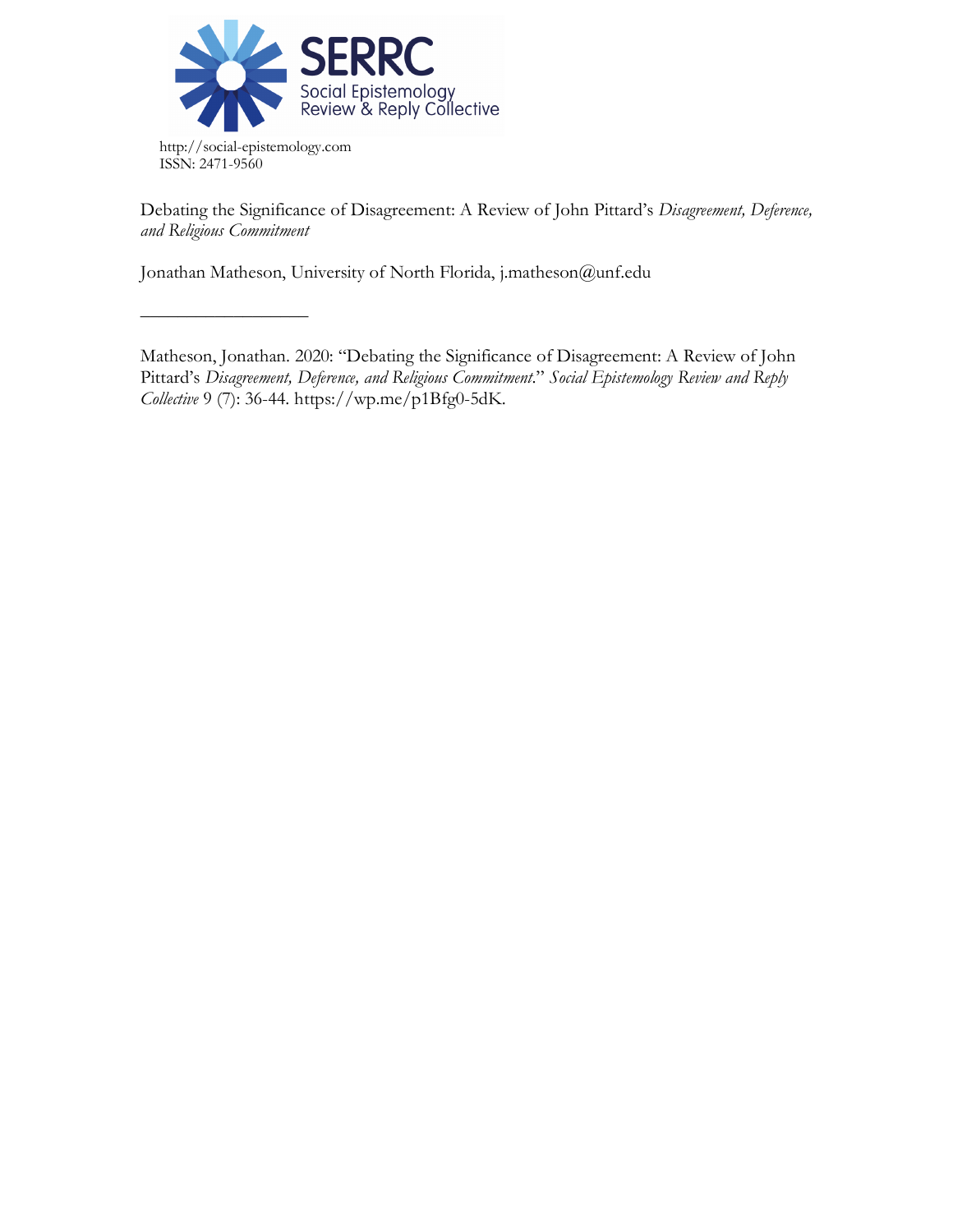

*Disagreement, Deference, and Religious Commitment* John Pittard Oxford University Press, 2020. 360 pp.

Richard Feldman's "Reasonable Religious Disagreements" launched debates about the epistemic significance of disagreement that have been a dominant point of discussion in epistemology as of late. While most of these debates have been concerned with disagreement more generally, Feldman's original focus was religious disagreement, and John Pittard returns the focus to religious disagreement in *Disagreement, Deference, and Religious Commitment*. Pittard's book delves deeply into debates about the significance of disagreement with a foot in both epistemology and philosophy of religion. It is the first book to look at these issues as they are being addressed within each of these sub-disciplines and is sure to be a significant contribution to the debates in both sub-fields.

## **General Structure**

The book is divided into two sections. In the first section (chapters 1-5), Pittard makes his case for weak conciliationism—the view that while significant conciliation is called for in standard disagreement cases, it can be rational to remain steadfast in deep disagreements (like religious disagreements). In the second section of the book (chapters 6 and 7), Pittard examines the implications that strong conciliationism (the view that disagreement calls for significant conciliation across the board) has for religious commitment, and argues that there are more significant costs for religious commitment than there are typically thought to be.

Pittard argues that strong conciliationism not only has it religious *belief* is irrational, it also makes religious *commitment* non-rational. In doing so, Pittard seeks to carve away any middle option for strong conciliationists who wish to maintain some kind of rational religious commitment. This starker contrast is meant to provide greater support for weak conciliationism. In what follows, I will give a brief description of each chapter and proceed to raise some critical concerns.

## **Section 1**

# **Chapter 1**

In Chapter 1, Pittard lays out the master argument that is the backdrop of the book:

1. S's religious outlook is justified only if S has justification for believing that most of her religious beliefs are the result of a reliable process.

2. In light of S's knowledge of systematic religious disagreement, S should believe that the processes that (otherwise) epistemically qualified people rely on to form their religious beliefs are, taken as a whole, very unreliable.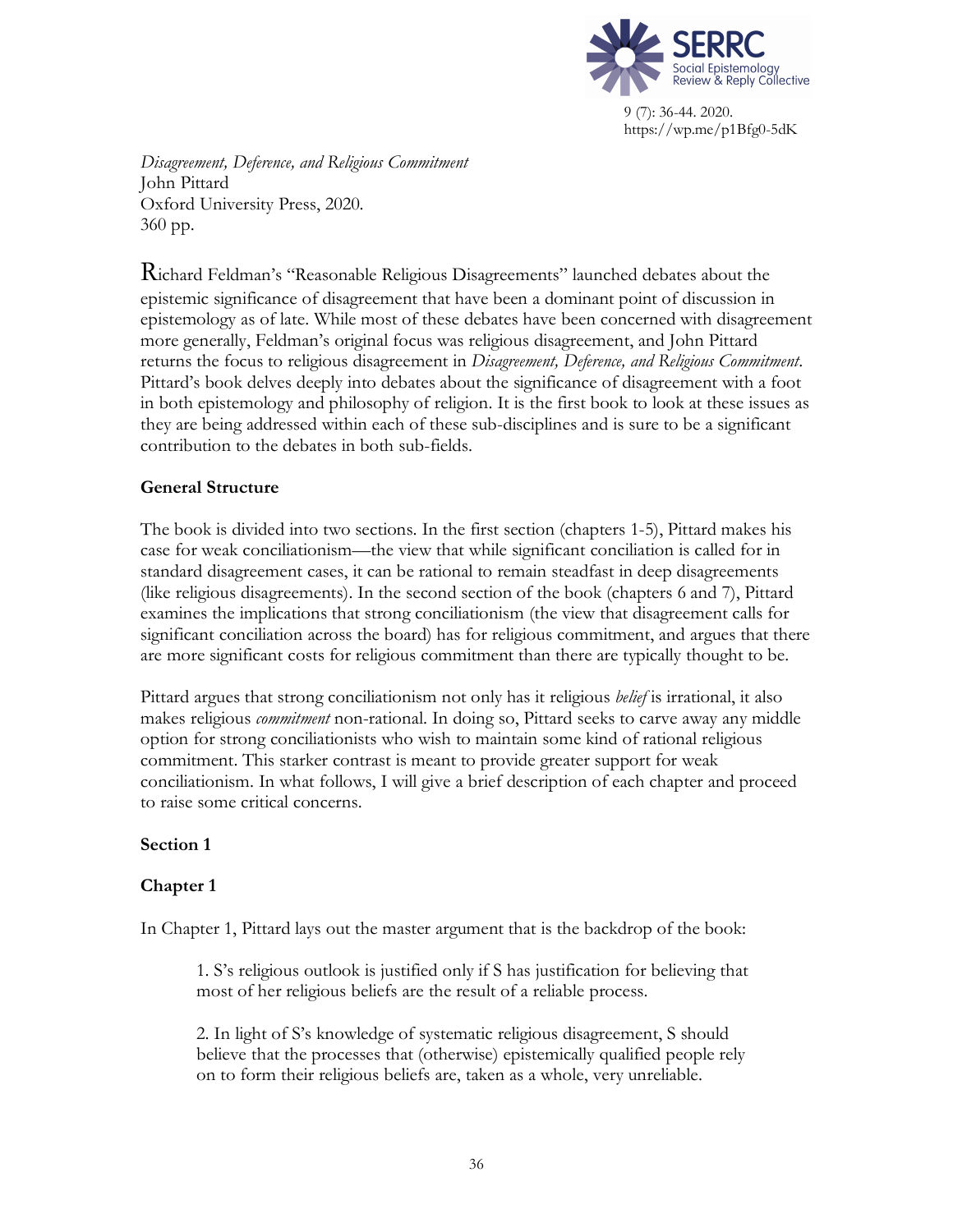3. S lacks justification for believing that her process of religious belief formation is significantly more reliable than the collective reliability of the processes that (otherwise) epistemically qualified people use to form religious beliefs.

4. If (2) and (3), then S lacks justification for believing that most of her religious beliefs are the result of a reliable process.

5. Thus, S lacks justification for believing that most of her beliefs are the result of a reliable process (2, 3, 4).

6. Therefore, S's religious outlook is not justified (1, 5) (Pittard, 19).

Pittard identifies premise (3) as the argument's critical premise and focuses almost all of his discussion on this premise. Pittard dubs (3) 'Equal Estimated Reliability', where

EQUAL ESTIMATED RELIABILITY: S lacks justification for believing SUPERIOR.

and

SUPERIOR: S's process of religious belief formation is significantly more reliable than the collective reliability of the processes that (otherwise) epistemically qualified people use to form religious beliefs (28).

In discussing the motivation for (3), Pittard identifies what he sees as three central commitments of the defender of (3):

INTERNAL REASONS CONSTRAINT: S has justification for believing SUPERIOR only if S has good *internal* (accessible) reasons for believing SUPERIOR (35).

AGENT IMPARTIALITY CONSTRAINT: S has good internal reasons for believing SUPERIOR only if S has a good *agent-neutral* internal reason for believing SUPERIOR (38).

REASONS IMPARTIALITY CONSTRAINT: S has a good agent-neutral internal reason for believing SUPERIOR only if S has a good *disputeindependent* agent-neutral reason for believing SUPERIOR (46).

The first constraint requires that there be something *from the subject's perspective* that gives her a reason to believing SUPERIOR. The second constraint prevents first-person reasons from counting for more simply because they are one's own. The third constraint prevents one from relying on self-trust to navigate out of the effects of disagreement.

# **Chapter 2**

In Chapter 2, Pittard tries to demotivate reasons impartiality by looking at the cases for it made by both Christensen (2007; 2011) and Schellenberg (2007). Pittard argues that the cases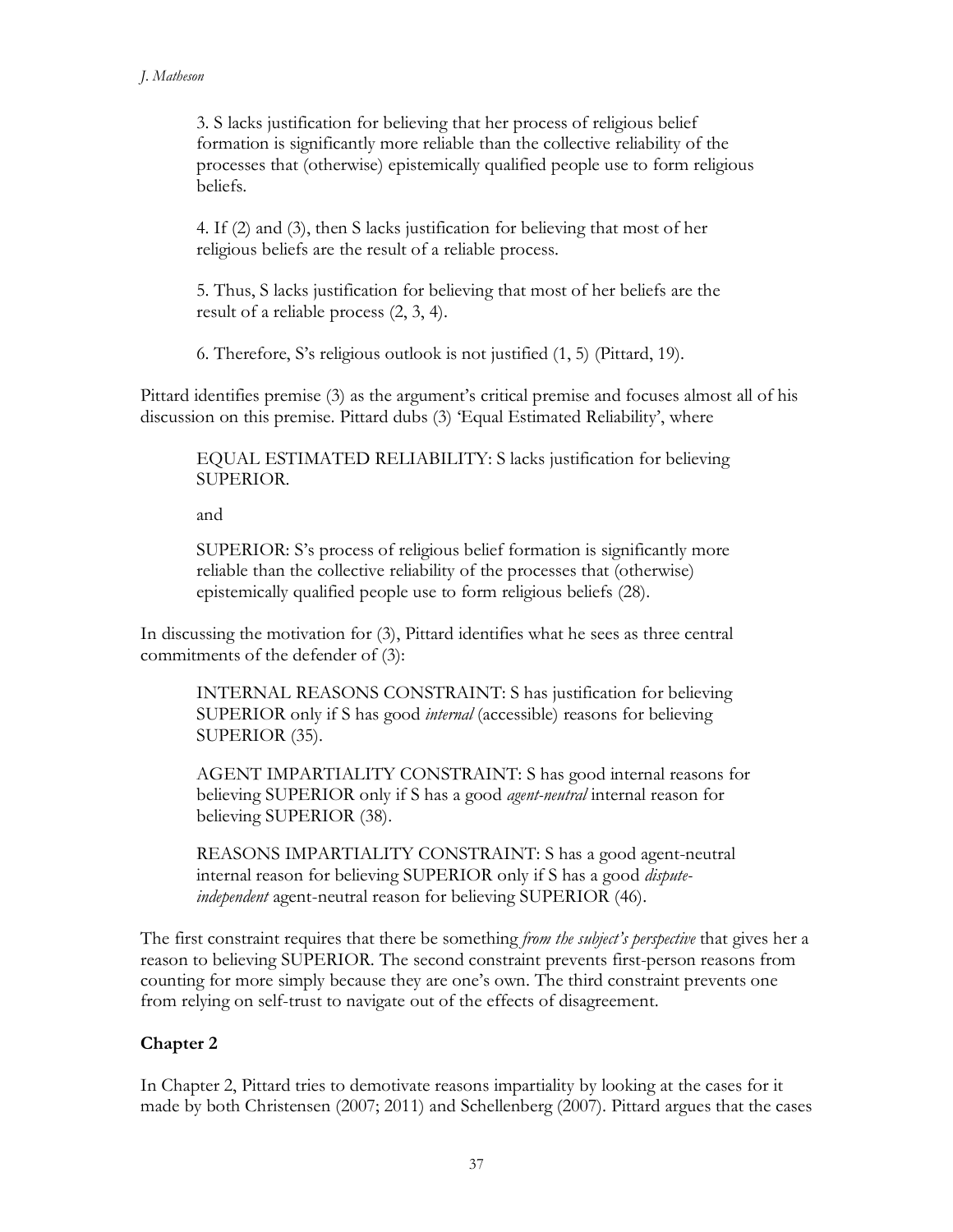

that motivate reasons impartiality (or independence), can be better explained by less radical, and independently plausible principles. (53) Christensen's motivation for reasons impartiality comes by way of his case for independence.

INDEPENDENCE: In evaluating the epistemic credentials of another's expressed belief about p, in order to determine how (or whether) to modify my own belief about p, I should do so in a way that doesn't rely on the reasoning behind my initial belief that p.<sup>1</sup>

Christensen's case for independence comes from considering the restaurant check case. In the restaurant check case, two epistemic peers do mental math to calculate the shares. Upon discovering their disagreement about the shares, it seems that (i) they should reduce their confidence (and suspend judgment about the shares), and (ii) they cannot reason to the conclusion that the other party is mistaken simply since they have a different conclusion. Pittard claims that Bayesianism can capture these verdicts without appealing to Independence. The reason why it is wrong for a party in the restaurant check case to appeal to their own reasoning is *not* simply that it is their own reasoning, but rather that those reasons are *no longer discernable* from the subject's perspective and thus are not available as reasons to be used.

Schellenberg's case for reason independence comes by way of his argument for doxastic minimalism—the claim that we should minimize the role of default trust in our lives as inquirers. Schellenberg argues that we should only have default trust in doxastic practices that are both universal and unavoidable. Pittard offers a Jamesian critique of Schellenberg's argument, claiming that Schellenberg presupposes that avoiding false beliefs if more important that acquiring true beliefs. Pittard claims that when proper value is put of each epistemic goal, doxastic practices that permit on to take a stance on some issues requires additional doxastic practices (like belief based on religious experience).

# **Chapter 3**

In Chapter 3, Pittard examines instrumentalist arguments for conciliationsim. According to instrumentalism, you should, at least as far as possible, treat the deliverances of your cognitive faculties like the readouts of an instrument (e.g. a thermometer). Pittard argues that instrumentalism supports conciliationism regarding 'superficial' disagreements but fails to support conciliationism regarding fundamental disagreements (or deep disagreements) that stem from different epistemic starting points (or fundamental plausibility judgments). Pittard calls this view 'weak conciliationism'.

Pittard argues that instrumentalism has been misapplied in the core 'superficial' cases in the disagreement literature and that it fails to apply in deep disagreements. Regarding the first, Pittard argues that instrumentalists (calibrationists) have ignored the importance of one's prior probabilities and that the degree to which one should trust an instrument is a function

 <sup>1</sup> Christensen (2011), 2.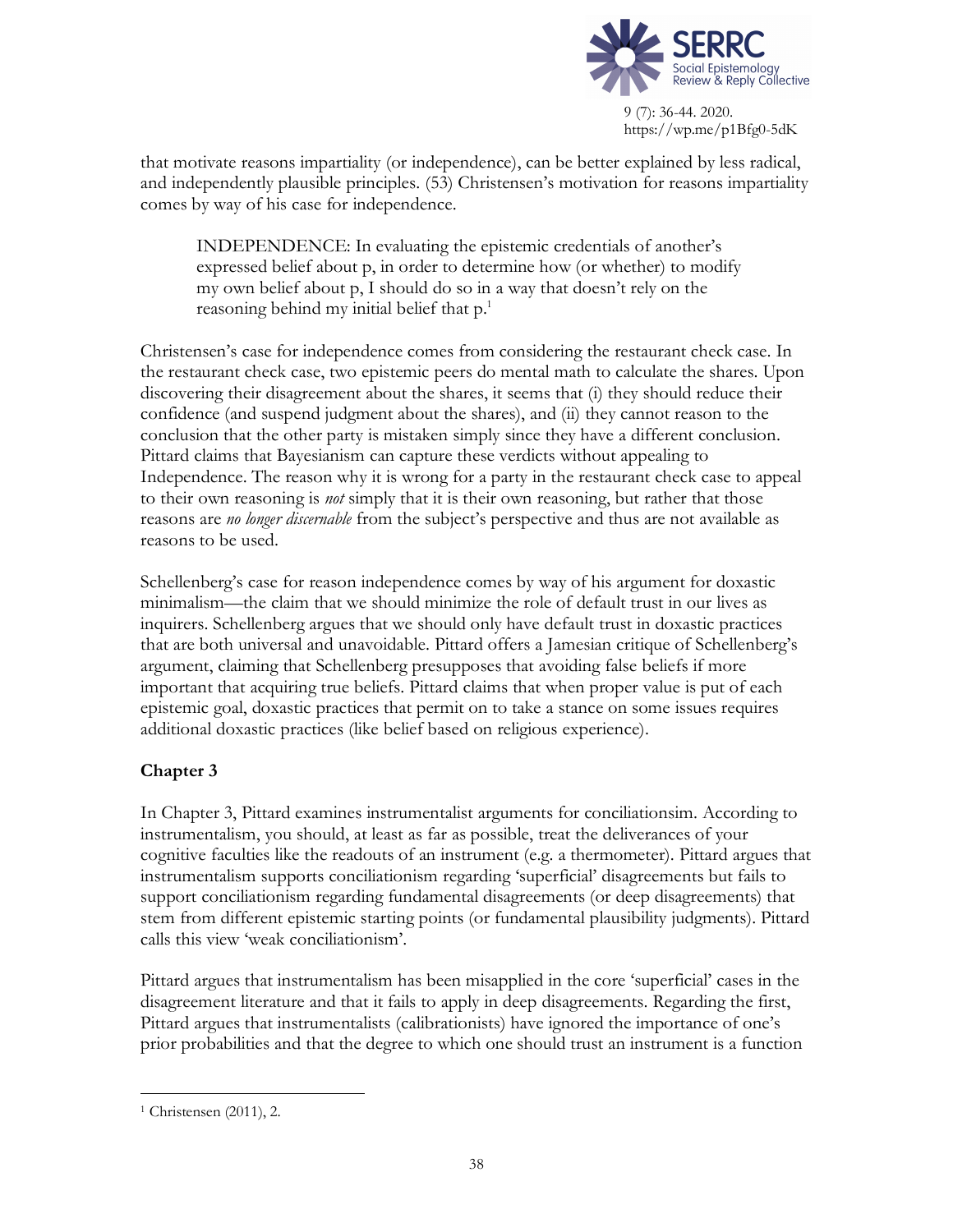### *J. Matheson*

of *both* its reliability and your prior probabilities.2 Pittard argues that the 'splitting the difference' verdict only obtains when one's prior probabilities fail to support either of the resulting views. Regarding the second, Pittard argues that at the most fundamental level it is impossible to treat one's outputs instrumentally since some starting point must be presupposed. Fundamental disagreements do not allow for an antecedent perspective that both parties share and from which the disagreement can be assessed. Given this, the lessons from the easy cases of disagreement (horse races and check calculations) do not naturally extend to the hard cases (moral and religious disagreement).

In making his positive case for weak conciliationism, Pittard argues that at least some fundamental plausibility judgments (ur-priors) are justified on 'partisan' grounds.<sup>3</sup> Since there is no rationally antecedent perspective from which to judge one's fundamental plausibility judgments, people are justified in adopting the fundamental judgments that they are inclined to adopt, otherwise an infinite regress and skepticism looms. Since many deep disagreements (disagreements in ethics, philosophy, and religion) are due to differences in fundamental plausibility judgments, the rational response to such disagreements is different than the standard conciliationist response, though some mitigated conciliation is still called for. Pittard closes the chapter by defending weak conciliation from the objections that it is less accurate than strong conciliationism and that it collapses into strong conciliationism.

# **Chapter 4**

In Chapter 4, Pittard puts forward his rationalist account of partisan justification, after surveying some alternatives, and applies it to religious belief. Pittard argues that the most plausible way to deny the Reasons Impartiality Constraint is to embrace his form of rationalism. On Pittard's rationalist view, people sometimes have *a priori* rational insights into the plausibility of some claims. When one's fundamental plausibility judgments (or ur-priors) are based on such rational insight, this creates an important epistemic asymmetry which mitigates the skeptical force of disagreement allowing one to rationally remain steadfast or at least make much more minimal conciliation. Such an appeal to rational insight in the face of disagreement is reminiscent of Bogardus (2009) and van Inwagen (1996), but Pittard's version utilizes a Bayesian framework. Pittard also argues that his rationalist account better comports with common sense verdicts about cases and views about the nature of rationality than the other accounts of partisan justification.

# **Chapter 5**

In Chapter 5, Pittard makes the case that his rationalist account isn't only available to the analytically sophisticated. In defending 'affective rationalism,' Pittard attempts to make room for emotional experiences (like religious experience) to provide (or at least enable) the requisite insights to avoid the skeptical consequences of disagreement. Insightful experience, as Pittard understands them, involve a rational improvement in one's fundamental plausibility judgments, making them a kind of 'deep experience' in ways that typical

 <sup>2</sup> This bears some similarity of Lackey's (2008; 2010) Justificationist view, according to which one's antecedent justification for believing a proposition can mitigate the impact of a discovered disagreement. 3 Someone has partisan justification for a credence when their justification for that credence is not based on

third-person, neutral reasons for believing they are reliable on the matter (118).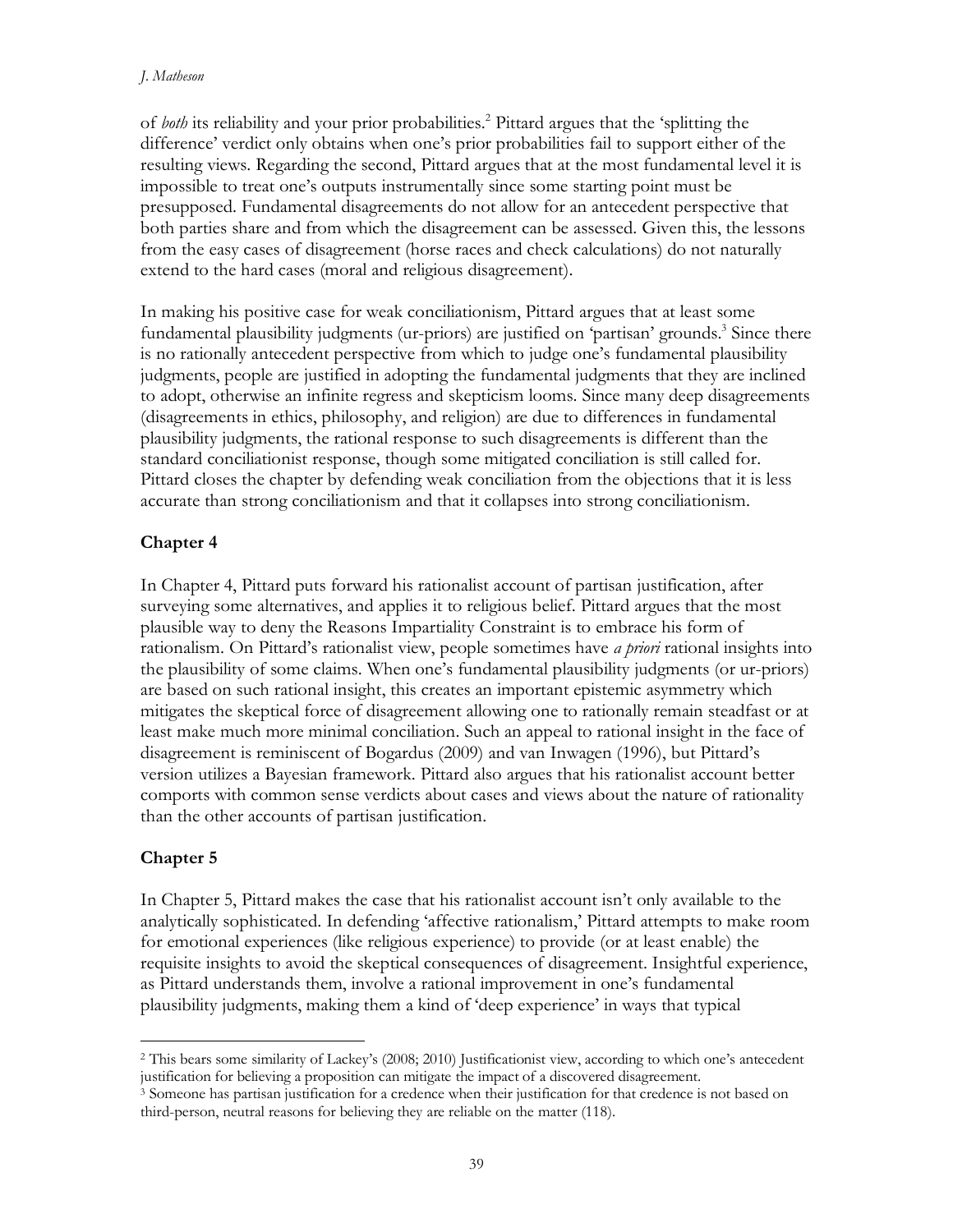

perceptual experiences are not (185). Insightful religious experiences can act like the earlier described rational insights in the face of disagreement, providing a reason to favor one's own perspective. Affective rationalism makes room for individuals to have insights that do not stem from philosophical accomplishment, but rather from an affective response to something. For instance, he claims that one's fundamental plausibility judgments about Christianity will depend upon how beautiful and excellent one finds the life of Jesus and other such 'worthiness judgments'. (195) Value judgments inform such plausibility judgments, and affections have an essential role in the formation of value judgments and can do so by providing genuine insights. Further, such experiences may equip one with requisite concepts to make sense of an outlook or to have a particular insight.

## **Section 2**

## **Chapter 6**

Pittard begins the second section of the book in Chapter 6. In this chapter, Pittard argues that in deep disagreements, like religious disagreements, epistemic impartiality is elusive. Because of this, Pittard claims that there is good reason to doubt that the pursuit of epistemic impartiality leads to skepticism in such contexts. One of the reasons Pittard thinks that epistemic impartiality is elusive is the self-undermining problem for strong conciliationism. Here, drawing on previously published work, Pittard argues that the conciliationist who remains resolute about their conciliationism in the face of disagreement is no less committed to impartiality than the conciliationist who is conciliatory about their conciliationism—one is deferential in their credence, the other in their reasoning. So, Pittard maintains that his resolute conciliationism is a viable response to the self-undermining problem.

Pittard then extends this response into the religious domain. Since some religious outlooks conflict with strong conciliationsim, impartiality can ground remaining resolute in those disagreements as well. Pittard then turns to examining how one might impartially navigate religious disagreement and finds all such prospects bleak. Messy real-world deep disagreements don't give a clear impartial answer in terms of what credence to have in the disputed propositions, and the prospects for an imprecise credence aren't much better. Religious impartiality is elusive since judgments about the epistemic credentials of others will themselves be informed by one's religious outlook. This makes an impartial ground from which to navigate the disagreement elusive.

## **Chapter 7**

In the final chapter, Pittard argues that the effects of religious skepticism are not purely doxastic. In contrast to other philosophers of religion, Pittard argues that the rationality of religious commitment is also threatened by disagreement skepticism, even if such commitment is non-doxastic. In this chapter, Pittard assumes that religious disagreement skepticism is correct in order to examine its consequences for religious commitment. The centerpiece of this chapter is Pittard's 'Nowhere to Stand Argument.' Pittard argues that disagreement skepticism results not only in uncertainty regarding first-order norms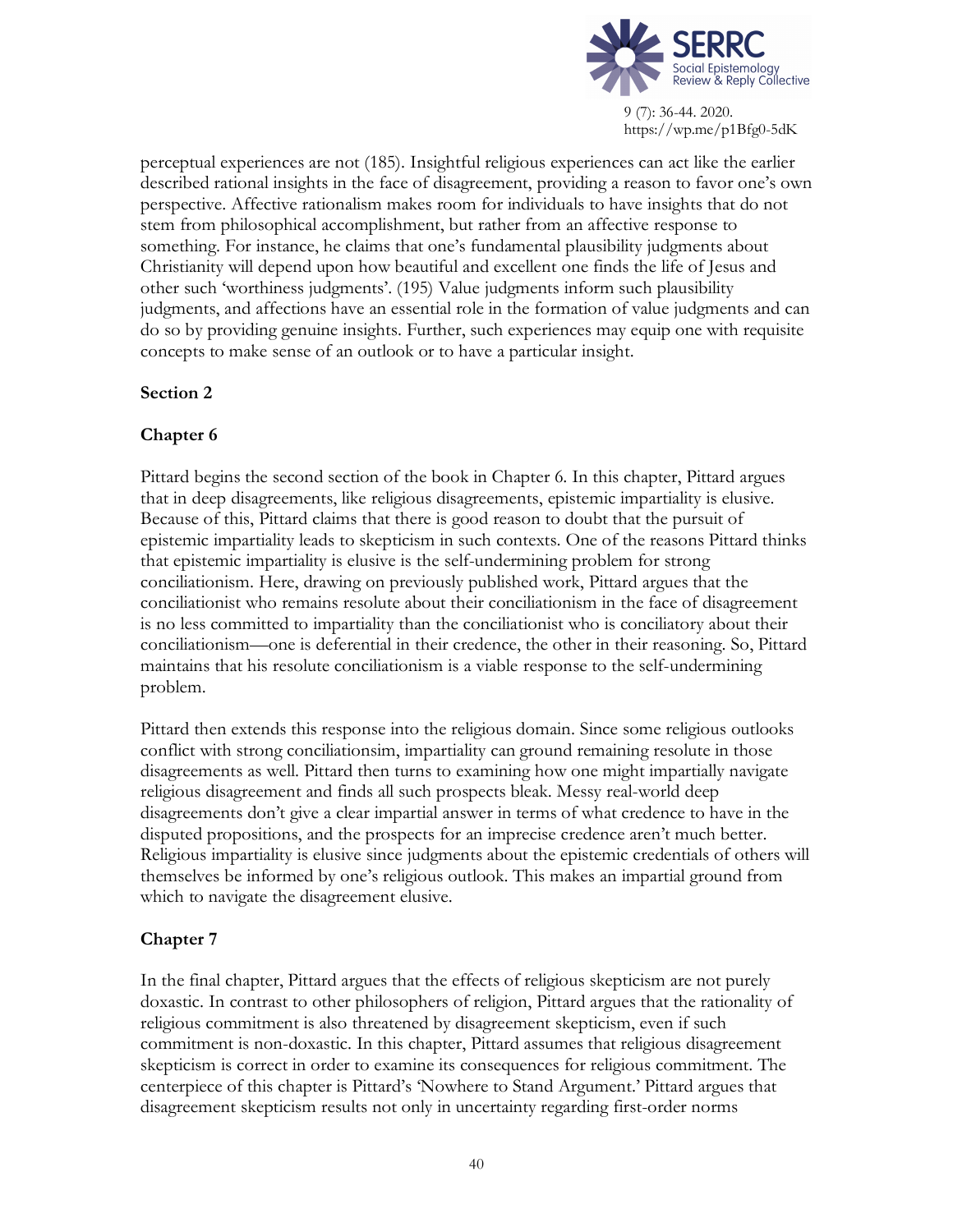#### *J. Matheson*

governing religious decision-making, but also higher-order norms about how we should act in the face of first-order uncertainty. Given these levels of uncertainty, he claims that the very possibility of rational decision-making is undermined. (290) This, according to Pittard, is because rational action requires certainty (or at least justification for certainty) for a principle on at least one of these normative levels. Since disagreement skepticism prevents certainty (or justification for it) regarding any such principle, Pittard's 'Nowhere to Stand Argument' claims that disagreement skepticism also makes rational action impossible. Pittard sees this consequence as yet another reason to dismiss strong conciliationism.

## **Commentary**

Now to the critical commentary.

The first issue I want to raise concerns the master argument that Pittard is addressing. Pittard sets up the argument for disagreement skepticism in a way that makes it focused on the reliability of belief-forming processes, particularly those giving rise to religious beliefs. For one thing, this forces the discussion into thorny issues brought about by the generality problem. While Pittard gestures at the generality problem early on, much of the subsequent discussion involves identifying reliable/unrealiable process types with insufficient caution. The bigger problem here, however, is that in making the disagreement skeptic's argument about belief-forming processes, the master argument fails to get at the heart of the issue. To show that a belief was the product of an unrealiable process might show that this *belief* is unjusitified, that the subject is not *doxastically justified* in holding the belief (although generality worries again), but it will not show that the subject is not *propositionally justified* in believing the relevant proposition.

Put differently, attacks on the formation of a belief may show that the belief itself is not good, but they cannot show that the proposition in question should not be believed by the subject. Subject S can have a belief that is produced by an unreliable process, yet the content of that belief is propositionally justified for S. This occurs when S has good reasons to believe p but happens to believe p on the basis of some other reasons, or perhaps using some unreliable process. This characterization of the issue is a problem since the disagreement skeptic isn't simply after the grounding of various religious beliefs (and other controversial beliefs) but is attacking the idea that such propositions should can be rationally believed at all given the controversy surrounding them. The issue is one of propositional justification.

We can further see that the problem of disagreement is distinct from a problem of unreliable processes, since the skeptical threat from disagreement arises even when we stipulate that the disagreeing parties have both formed their respective beliefs using reliable belief-forming processes (of whatever the relevant level of generality is). In Christensen's familiar restaurant check case, both parties are good at doing the mental math of splitting the check. They both utilize reliable belief-forming processes in forming their respective beliefs (or so we can stipulate). Neither party needs to charge the other with deploying an unreliable beliefforming process. Reliable processes are often still fallible processes, so the fact that both parties use reliable belief-forming processes does not ensure that a mistake has not been made. The discovery of disagreement shows that *something* has gone wrong. Using a bad belief-forming process is *one thing* that may have gone wrong, but it is not the only thing.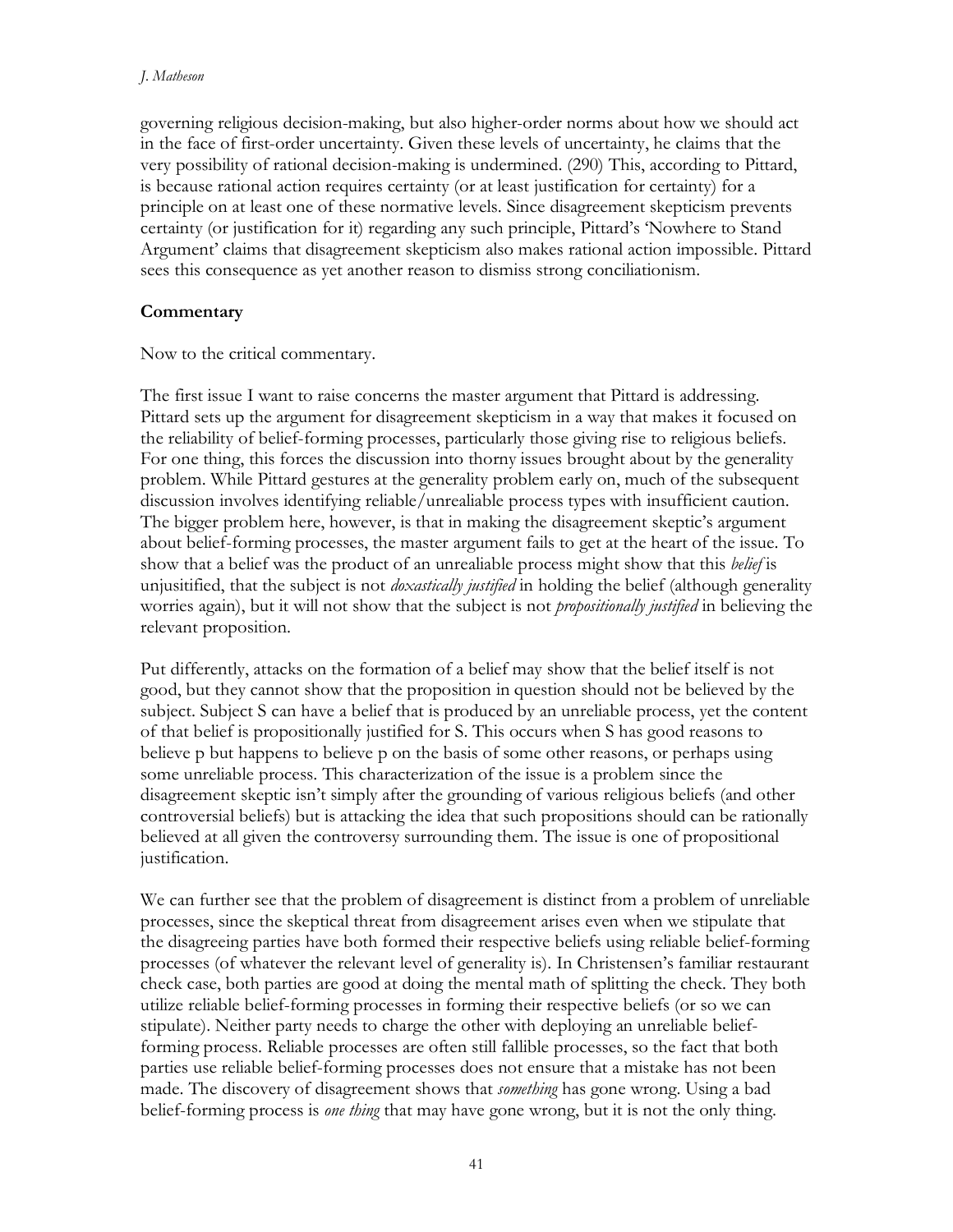

Sometimes reliable processes misfire and sometimes good evaluators of the evidence make a mistaken evaluation. The skeptical threat of disagreement results from an inability to better explain the disagreement by positing a mistake to the other party. This skeptical threat can be appreciated without appeal to belief-formation process types and their reliability. So, for these reasons, Pittard's characterization of the master argument fails to get at the heart of the skeptical threat from disagreement.

## **On Pittard's Positive Proposal**

But that's just about setting up the issue. What about Pittard's positive proposal? Here, there are several issues that I want to briefly sketch.

First, there is Pittard's defense of partisan justification. Pittard defends the legitimacy of partisan justification by showing that a denial of its existence has skeptical consequences. Here, I think he is right that some justification must be partisan.<sup>4</sup> However, the problem comes when Pittard takes this defense of the *existence* of partisan justification to show that partisan justification *persists* in the face of disagreement. There is an important difference here. The skeptical challenge isn't a defeat challenge. The external world skeptic presents the possibility of error, but fails to provide any reason to believe that we are in fact mistaken about our external world beliefs. In contrast, the challenge from disagreement is a defeat challenge.<sup>5</sup>

When confronted with disagreement, we *are* given a reason to think that we have made a mistake. Someone has made a mistake, at if the set-up is right, then it is no more likely that it is the other person than that it is me. The fact that partisan justification can exist in the absence of a challenge gives us no reason to believe that it can be used to fend off challenges. This mistake is particularly curious since Pittard utilizes this very distinction to dismiss proper functionalist accounts of the rationality of religious belief. Regarding proper functionalist accounts, Pittard notes that even if designed belief-forming processes produce rational beliefs, once we encounter a defeater for those beliefs, we need something more. This is correct, but the same is true of partisan justification.

Pittard's weak conciliationism relies on genuine rational insights to mitigate the skeptical threat of disagreement. Pittard's claims that having a rational insight is often directly discernable to the subject, and thus the rational response to disagreement differs in cases where one has a rational insight and when one does not. This brings up a second issue.

This account does not seem to divide the cases in the way that Pittard wants (or at least pictures). The rational insight/non-insight divide is not the same as the fundamental/superficial disagreement divide. Some 'superficial' disagreements, like the restaurant check case, can be seen as cases involving genuine rational insight (though Pittard agrees that significant conciliation is called for in the restaurant case). Further, some 'fundamental' disagreements needn't involve any rational insights at all, since having an

 <sup>4</sup> See Matheson (2018a) for more on this point.

<sup>5</sup> See Pryor (2000), Huemer (2001), and Matheson (2015) for more on this point.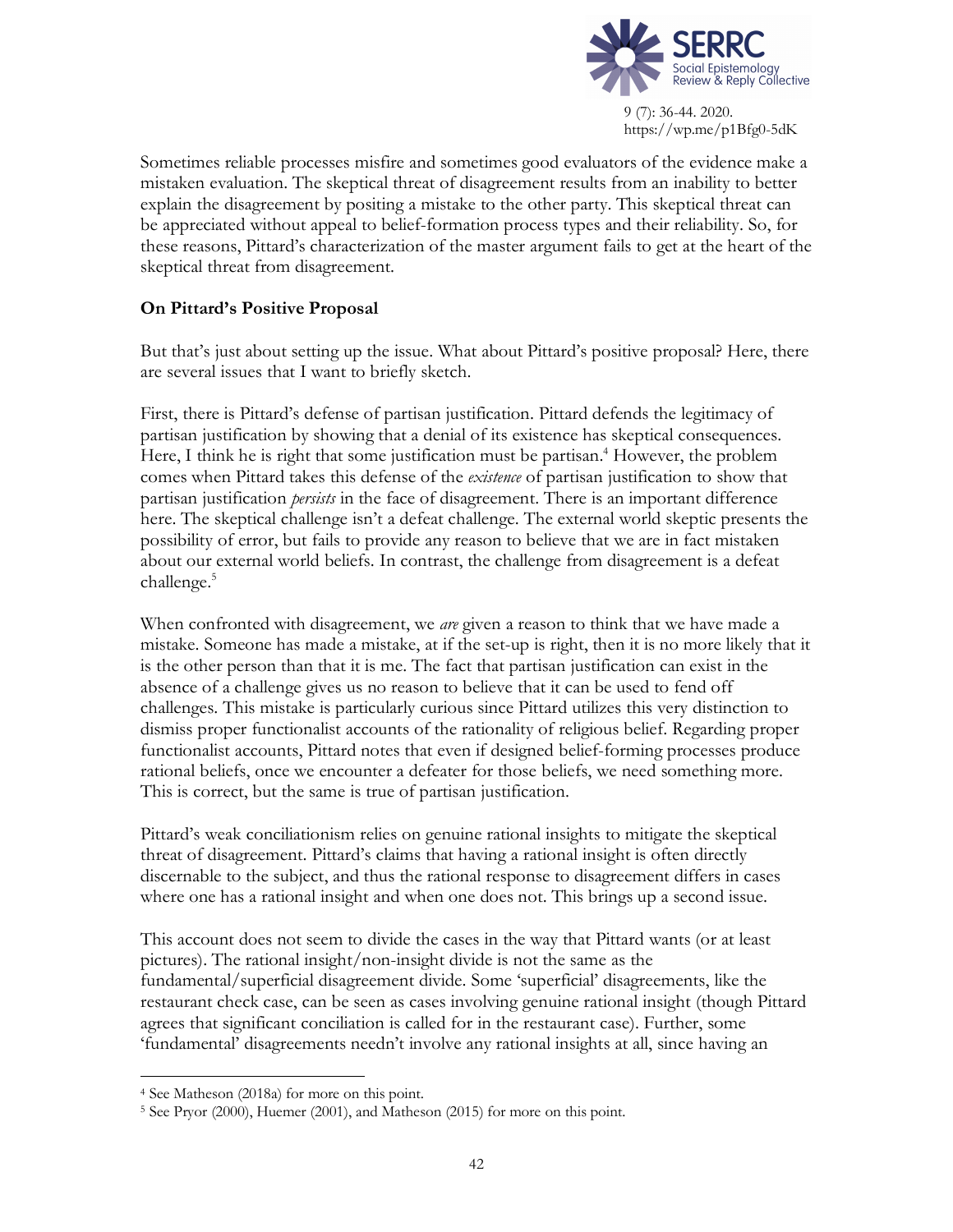### *J. Matheson*

insight is a success. Given that whether one party is having an insight is entirely independent of whether the disagreement is deep or superficial, it does not seem that Pittard's account delivers his anticipated verdicts regarding when significant conciliation is called for. Further, since a genuine insight could be had in the restaurant check case, it seems that his account also simply delivers the wrong verdicts about cases.

In addition, Pittard's appeal to insights does not seem to be up to the task. The problem is that it is typically not apparent to us whether we are having an insight or not. Sometimes we have genuine insights and sometimes we have merely apparent insights. Further, even if we are having a genuine insight, it is still possible that we misunderstand or misapply that insight (something Pittard notes in the text). Our mere fallibility here is not the problem. The problem is that in the face of disagreement, we would need to have an *undefeated* reason to believe that we are having the genuine insight (and not our disagreeing interlocutor). The mere *fact* that we are having an insight cannot be used as such a reason, since that would violate the Internal Reasons Constraint (which Pittard agrees should not be done). So long as there can be a good case and a bad case, we can only mitigate the effects of disagreement if we have an undefeated reason to think that we are in the good case. It's hard to see how a rational insight can do this.<sup>6</sup>

# **A Final Concern**

One final worry concerns Pittard's argument against rational religious commitment on the supposition that strong conciliationism is true. Here Pittard's argument relies on the fact that strong conciliationism would prevent one from being justifiably certain in principles guiding action, which results in corresponding actions being non-rational. However, if a lack of justified certainty in action-guiding principles is all that is required for actions to be nonrational, then the problem here affects far more than strong conciliationism. A justified certainty in action-guiding principles looks implausible independent of worries about disagreement. This gives good reason to believe the reasoning is faulty here. What might that problem be?

For one thing, Pittard assumes a close parallel between epistemic reasons and practical reasons (that we must be aware of each to possess them and that they each can be defeated by our being justified in believing that they do not exists). However, unlike epistemic reasons, pragmatic reasons appear to exist independent of our awareness of them, and they are not defeated by our uncertainty of their existence.<sup>7</sup> For instance, if Pascal is right that it is rational to wager on God's existence, then there is good pragmatic reason to believe that God exists. If he is right, then that reason to believe God exists is not simply there for those who have thought about Pascal's wager. It is a reason for everyone to so believe. Similarly, while the goodness of Pascal's wager is controversial, and thus the strong conciliationist will have us suspend judgment as to whether it is successful argument, a justified suspension of

 <sup>6</sup> Pittard does claim that rational insights involve aspects that are discernable to the subject. However, this does not entail that *the fact that the subject is having an insight* is itself discernable to the subject. It seems implausible to insist that insights are discernable in this way. So, the possibility of error remains. There is a parallel with memory here. Veridical memory involves discernable aspects to the subject, but the fact that the memory is veridical need not itself discernable (particularly in the face of disagreement).

<sup>7</sup> For more detailed arguments concerning the existences of reasons independent of our awareness of them, see Littlejohn (2019) and Sepielli (forthcoming).